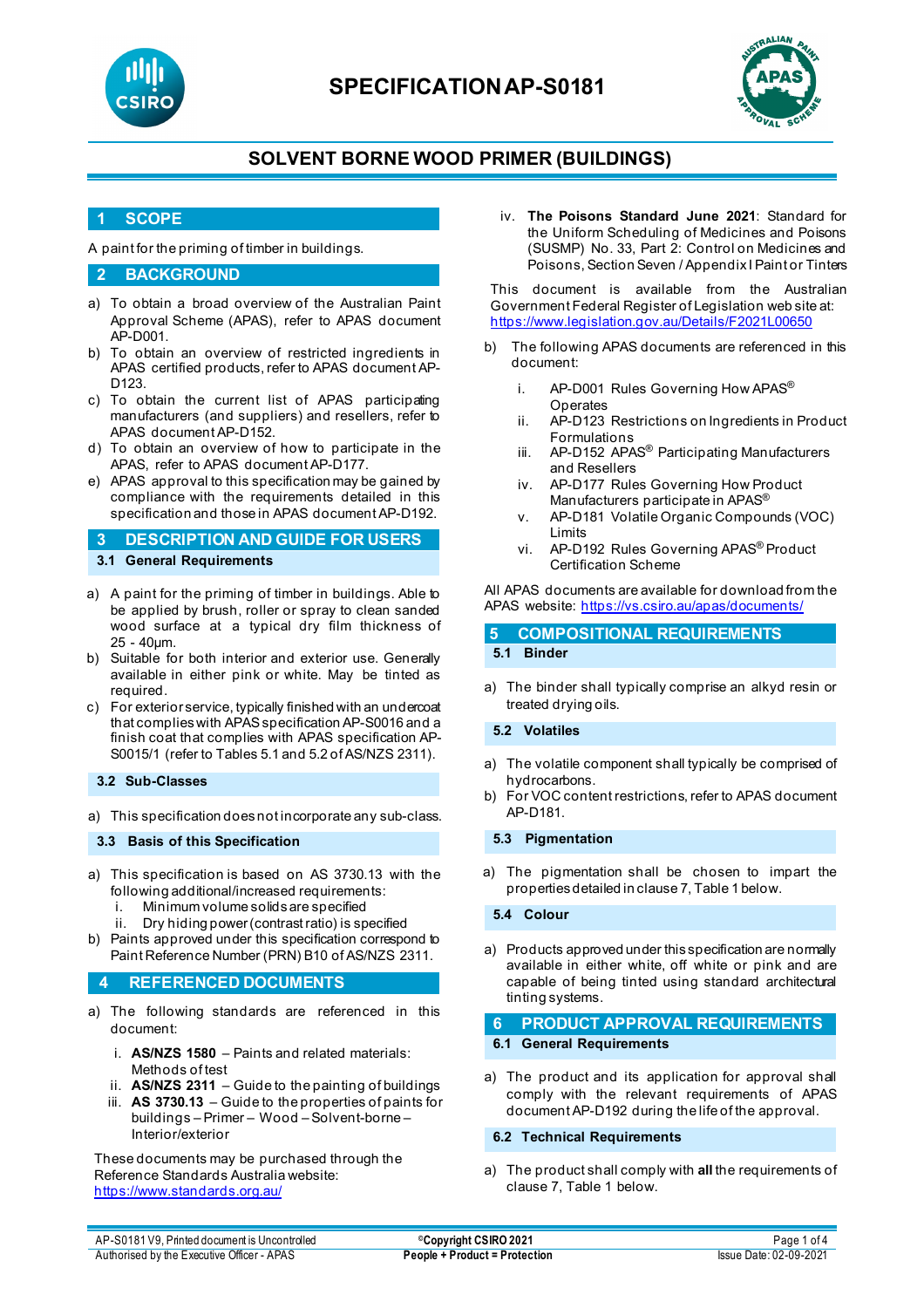



## **SOLVENT BORNE WOOD PRIMER (BUILDINGS)**

- b) The manufacturers own quality control schedule of tests and limits shall be allowed subject to the approval of the Executive Officer (EO), APAS.
- c) On request, the EO may request the results of the tests for a batch and compare these with previous batches.
- d) Density and non-volatile content by weight (NVCW) figures for each production batch of the approved product shall be within ±3% of the actual (not theoretical) figures quoted in the original product approval submission (APAS document AP-D139).
- e) Subject to compliance with all the requirements of this specification, the level of Approval appropriate to the application shall be given to the system.

#### **6.3 Health and Safety Requirements**

- a) The manufacturer's Safety Data Sheet (SDS) must be studied closely prior to using the product and complied with during use of the product.
- b) Since the products covered by this specification contain hydrocarbon solvents, the paint is flammable and should be stored away from all sources of heat or ignition.
- c) Containers should be resealed immediately after use and good ventilation provided during use to minimise the risk of fire or explosion and the long-term toxic effects of absorption of the vapour into the lungs.
- d) Care should be taken to avoid contact with the skin by the use of protective clothing and barrier cream. All pumping equipment should be adequately earthed. A full-face air fed respirator should be used when spraying.
- e) Products intended for sale in Australia shall comply with all the requirements of the SUSMP. Products intended for sale in other countries shall comply with all local WHS and environmental requirements.
- f) The product shall comply with all requirements of clause 6.3 and 6.4 of APAS document AP-D192.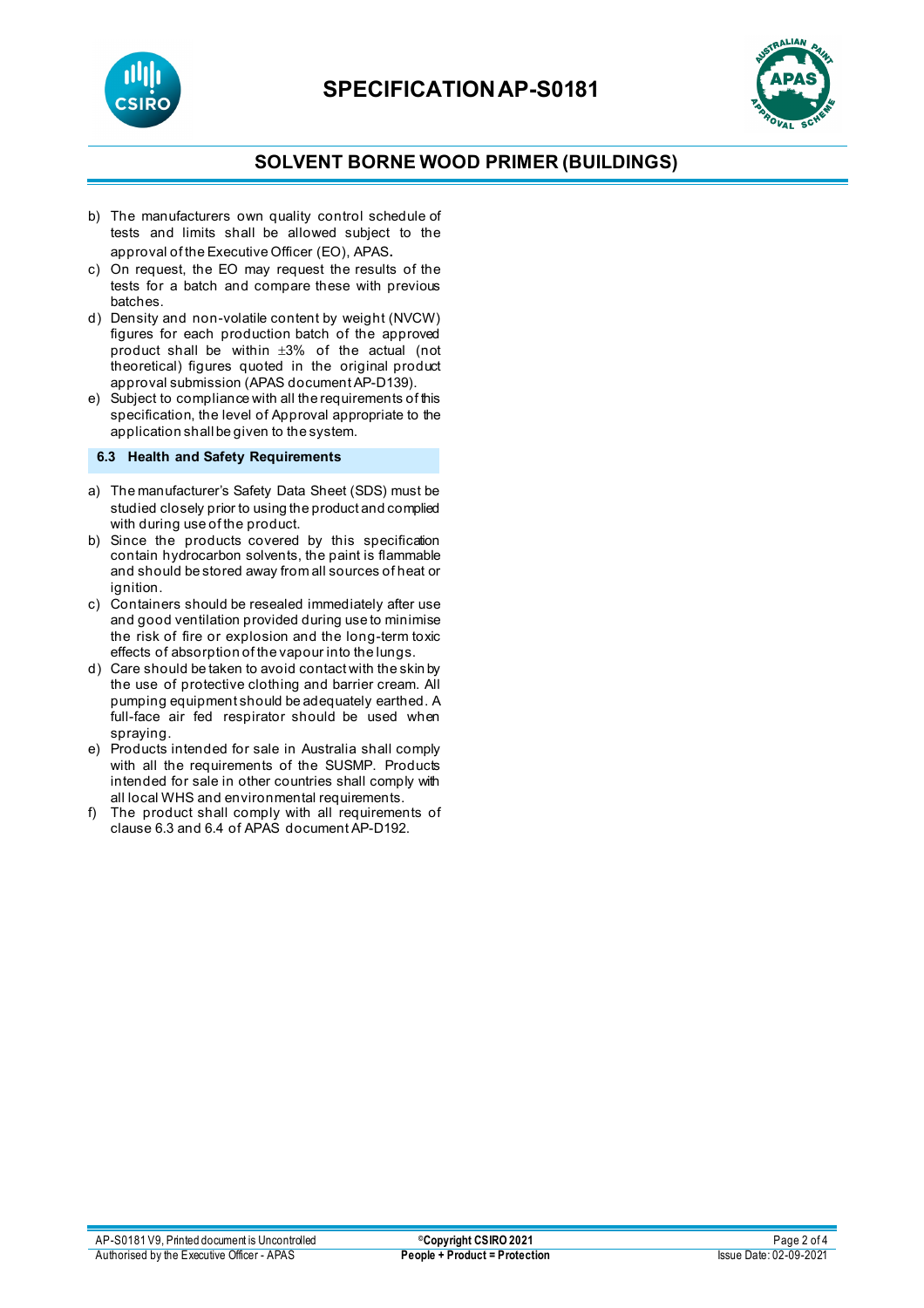



## **SOLVENT BORNE WOOD PRIMER (BUILDINGS)**

## **7 TABLE 1: PERFORMANCE PROPERTIES**

| <b>TEST</b>                                       | <b>AS/NZS</b><br>1580<br><b>METHOD</b> | <b>REQUIREMENTS</b>                                                                                                                                                  |
|---------------------------------------------------|----------------------------------------|----------------------------------------------------------------------------------------------------------------------------------------------------------------------|
| <b>General Requirements</b>                       | AS 3730.13                             | Shall comply with all the requirements of clause 5 Typical<br><b>Properties and Characteristics.</b><br>All results shall be reported.                               |
| Non-volatile Content by Volume<br>(Volume Solids) | 301.2                                  | Minimum 45%.<br>Volume solids may be determined theoretically from raw material<br>$\bullet$<br>data except where solid constituents incorporate sealed air<br>voids |
| Viscosity                                         | 214.3                                  | $0.1 - 0.4$ Pa.s.                                                                                                                                                    |
| Dry Hiding Power - Contrast Ratio                 | 213.2                                  | Minimum 85%.                                                                                                                                                         |
| Specular Gloss                                    | 602.2                                  | Maximum 50 units at $60^\circ$ .                                                                                                                                     |
| <b>VOC Content</b>                                | <b>APAS</b><br>AP-D181                 | Refer to APAS document AP-D181 for method and limits.<br>If the APAS specification is not listed on AP-D181, a declaration of<br>VOC content is still required.      |